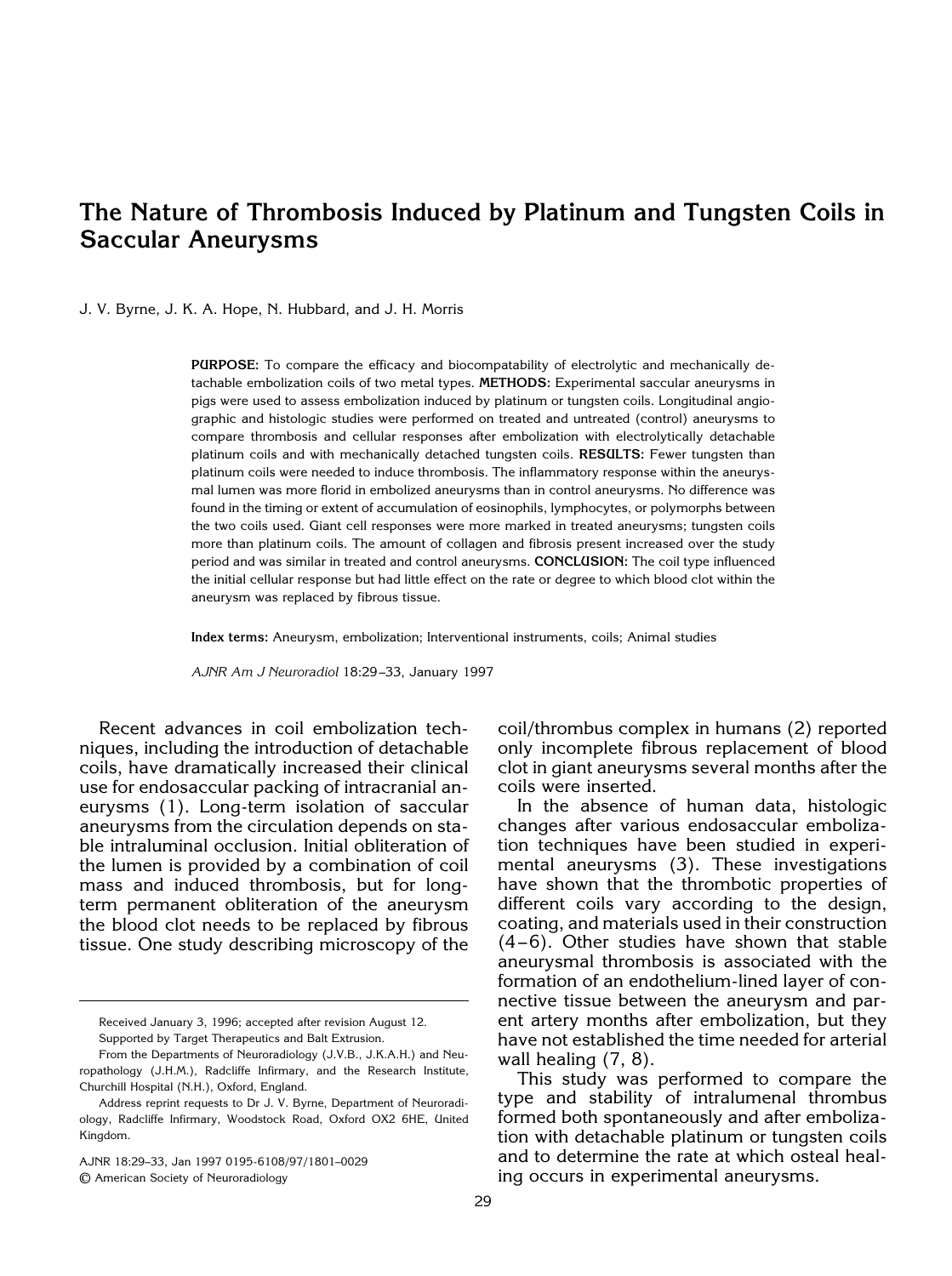# **Materials and Methods**

Twenty-three experimental aneurysms were surgically constructed from vein allographs anastomosed to the carotid artery of female pigs (25 to 30 kg) using the technique established by German and Black (9) and modified as described in an earlier article (10). A 4.5-mm-diameter punch was used to make a standard arteriotomy so that the neck of all the aneurysms was the same size. Some variation in the size of the aneurysmal lumens was inevitable, since the width depended on the dimensions of the vein graft. The completed aneurysms therefore measured 10 to 14 mm in length and 5 to 6 mm in width. Surgery, angiography, and coil embolization were performed with the animals under general anesthesia, which was induced and maintained through inhalation of halothane with a mixture of nitrous oxide and oxygen.

After surgery, patency of the aneurysms was documented by selective carotid angiography, performed by percutaneous transfemoral catheterization. Embolization of 18 aneurysms (10 with platinum and eight with tungsten coils) was performed 0 to 3 days after surgery via the same route. A 5F or 6F guide catheter was placed in the carotid artery and the aneurysms were catheterized with an appropriate microcatheter for delivery of platinum Guglielmi detachable coils (GDCs) (Target Therapeutics, Fremont, Calif) or tungsten Mecanique des Spirales (MDS) tungsten coils (Balt Extrusion, Montmorency, France). Angiography alone was performed in five control animals in whom aneurysms were left untreated. Coils were placed until the aneurysmal lumen no longer filled with radiographic contrast material. This end point, rather than a dense packing with coils, was used to compare the ability of the two coil types to induce intralumenal thrombosis.

Follow-up angiography was performed in all animals at 2 weeks (8 to 18 days), after which nine animals were killed. Angiography was repeated at 4 weeks (24 to 30 days) in seven animals and at 7 weeks (44 to 56 days) in the remaining seven animals. After the final angiographic study, the animals were killed and the aneurysms removed. The aneurysms were sectioned transversely, midway between the fundus and neck, and the coils were removed by gentle traction to minimize disturbance of the thrombus prior to being embedded in paraffin wax. The fixed specimens were sectioned perpendicular to the long axis of the parent vessel, stained with hematoxylin-eosin, Masson trichrome, or reticulin, and examined by light microscopy.

The intralumenal thrombus was assessed for the number of neutrophil polymorphs, eosinophils, lymphocytes, and giant cells and the extent of collagen formation, fibrosis, and vascularization within the aneurysmal lumen. The presence of endothelium at the aneurysmal neck was also recorded. These assessments were scored from 0 to 3, with 3 being the most cellular, by an investigator who was blinded to the treatment group of each specimen. Statistical analysis of the resulting scores was performed using Student's *t* test for matched groups.

# **Results**

#### *Angiographic Results*

Coil embolization achieved 100% occlusion in 10 aneurysms (GDCs, four of 10; MDSs, six of eight). Residual filling was evident as a neck remnant only (ie,  $>95%$  occlusion) in five aneurysms (GDCs, four of 10; MDSs, one of eight), as a larger residuum into which coils could not be placed without obstructing the parent artery in three aneurysms (GDCs, two of 10; MDSs, one of eight). All subtotally occluded aneurysms were completely thrombosed on subsequent angiography and all five untreated aneurysms spontaneously thrombosed over the study period (Fig 1). In all, 38 GDCs were used in 10 aneurysms (mean, four; range, three to six coils) and 16 MDSs were used in eight aneurysms (mean, two; range, one to four coils).

## *Histologic Results*

Blood clot in various stages of resolution was present in nine of 11 aneurysms examined up to 26 days after surgery, but had been completely replaced in all aneurysms examined after 26 days. Within the lumen of the aneurysm there was a granulation-tissue response with capillary ingrowth and proliferation and progressive replacement of the blood clot with increasingly collagenized fibrous scar tissue. There was no difference in the timing, degree, or rate of progress of this fibrous replacement of blood clot in control animals or those treated with MDS or GDC coils.

In addition to the fibrotic reaction replacing the intralumenal blood clot, an inflammatory response was present within the granulationtissue response composed predominantly of neutrophil polymorphs, eosinophils, and lymphocytes (Fig 2). With both types of coil, the inflammatory response was significantly greater than in the control animals, although there was no statistical difference in mean cellularity scores between aneurysms treated with GDC or MDS coils (Table). As would be expected, the inflammatory response was greatest in the first few weeks; the difference in pooled mean scores between treated and untreated aneurysms being statistically different in those examined in the first 28 days but not thereafter.

In a number of cases, there was also a prominent foreign-body type giant cell reaction related either to the coils themselves or to other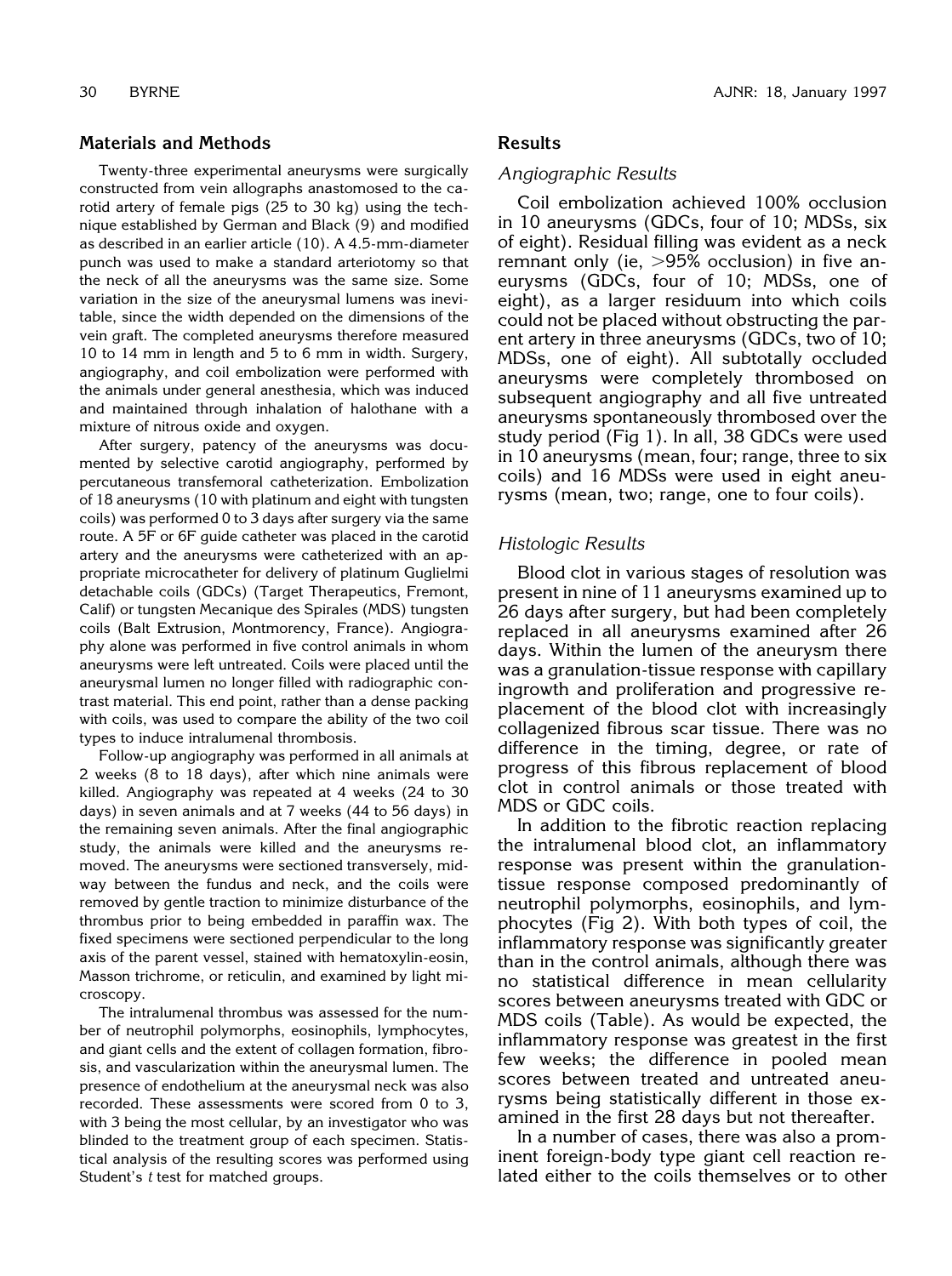### AJNR: 18, January 1997 **SACCULAR ANEURYSMS** 31





A

B





**Cellularity scores for aneurysms treated with GDCs and MDS coils**

Fig 1. Angiograms 6 weeks after embolization with GDCs (*A*) and MDSs (*B*). Note complete healing of the parent artery wall and the looser coil packing in *B*.

Fig 2. Microscopic appearance of the inflammatory infiltrate surrounding a platinum coil after the coil has been removed. There is a dense, predominantly lymphoid infiltrate within cellular fibrous tissue, and a giant cell (*arrow*) is present adjacent to the space from which the coil has been removed (hematoxylin-eosin, original magnification  $\times$ 125).

Fig 3. Microscopic section of the thrombosed aneurysmal neck 6 weeks after treatment with tungsten coils. There is a single layer of endothelium covering cellular fibrous tissue, which contains a scant lymphoid inflammatory infiltrate and shows little evidence of organization. An endothelium cover was always present 3 weeks after thrombosis (hematoxylin-eosin, original magnification  $\times 375$ ).

| Type of Aneurysm                       | Polymorphs/Eosinophils/<br>Lymphocytes |          |            | Giant Cells |         |            | Collagen/Fibrosis |      |            |
|----------------------------------------|----------------------------------------|----------|------------|-------------|---------|------------|-------------------|------|------------|
|                                        | n                                      | Mean     | <b>SEM</b> | n           | Mean    | <b>SEM</b> | n                 | Mean | <b>SEM</b> |
| Control aneurysms                      | 15                                     | 0.47     | 0.12       | 5           | 0.40    | 0.40       | 10                | 2.40 | 0.16       |
| Aneurysms treated with GDCs            | 30                                     | $1.15*$  | 0.23       | 10          | 1.20    | 0.34       | 20                | 2.50 | 0.12       |
| Aneurysms treated with MDS coils       | 24                                     | $1.05*$  | 0.22       | 8           | $1.69*$ | 0.34       | 12                | 2.62 | 0.13       |
| Control aneurysms examined <28 days    |                                        |          |            |             |         |            |                   |      |            |
| after surgery                          | 12                                     | 0.46     | 0.14       | 4           | 0.50    | 0.50       | 8                 | 2.37 | 0.18       |
| $GDC + MDS-treated$ aneurysms examined |                                        |          |            |             |         |            |                   |      |            |
| $<$ 28 days after surgery              | 36                                     | $1.22**$ | 0.18       | 12          | $1.63*$ | 0.31       | 24                | 2.54 | 0.10       |
| $GDC + MDS-treated$ aneurysms examined |                                        |          |            |             |         |            |                   |      |            |
| $>$ 28 days after surgery              | 12                                     | 0.72     | 0.24       | 6           | 1.00    | 0.36       | 8                 | 2.58 | 0.15       |

Note.—Each cell type was given a score from 0 to 3. The scores for inflammatory cells (polymorphs, eosinophils, and lymphocytes) were summed. Comparisons were made between treated and untreated (control) aneurysms and between control aneurysms examined less than 28 days after surgery and coil-treated aneurysms examined before and after 28 days after surgery. n indicates the number of observations made.  $* P < 0.05$ 

$$
\begin{array}{c}\n \star & D & \sim \\
\star & D & \sim \\
\end{array}
$$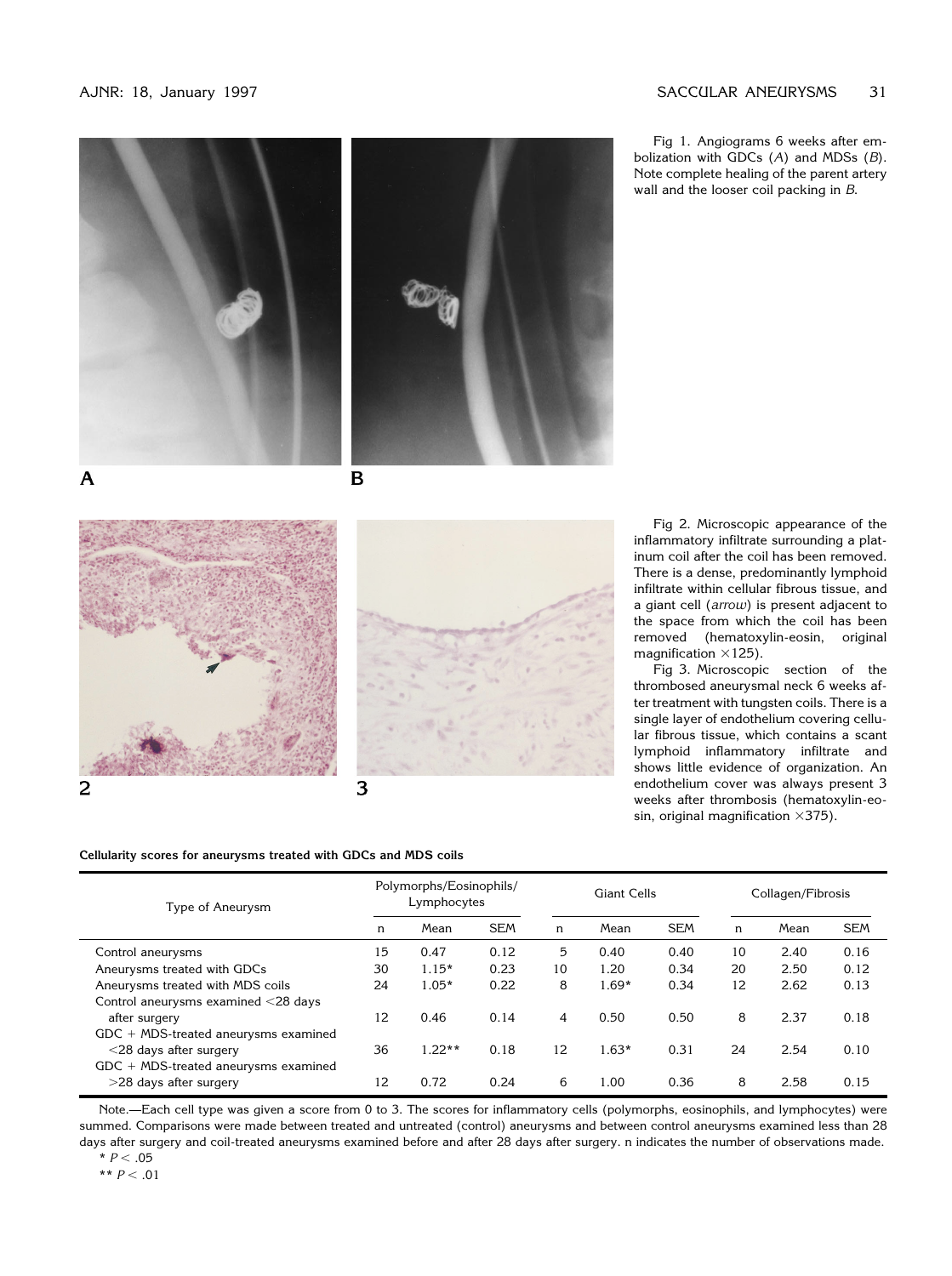foreign material within the aneurysmal lumen. Such a reaction was found in both treated and untreated aneurysms, but was more pronounced in MDS-treated aneurysms, reaching statistical significance at the 5% level compared with untreated control animals; but in the GDCtreated aneurysms, the giant cell reaction was not significantly different from that seen in the control animals (Table).

At the neck of the aneurysm, the initial fresh thrombus was progressively replaced by fibrous tissue ingrowth from the margins. Fibrous obliteration of the neck occurred more rapidly than resolution of the intralumenal blood clot and was present, together with endothelial overgrowth, as early as 14 days after coil embolization (Fig 3). As with fibrous replacement of the clot, the rapidity and extent of this process were not influenced by the presence or type of coil used.

# **Discussion**

The experimental aneurysm used in this study has some shortcomings as a model of intracranial aneurysms, since most human aneurysms are in the subarachnoid space and arise at arterial branch points, not as lateral pouches. However, the model has been widely adopted because no satisfactory intracranial animal model is currently available and because the surgery involved is relatively simple. The surgical technique used in this study was most similar to that used by Ahuja et al (6) in dogs and allows the construction of a standard aneurysm of relatively uniform size and shape. The reproducibility of the model makes it more suitable for comparative studies of endovascular treatments rather than of aneurysmal hemodynamics or pathophysiology (11).

This model in pigs has a propensity for spontaneous thrombosis (12) and early rupture (10). For the latter reason, embolization was performed without the traditional interval for maturation of the anastomosis. The absence of this delay was not associated with additional morbidity. In this study the MDS coils were more thrombogenic than the GDC coils at least in their ability to induce thrombus, since residual luminal filling was evident in two of eight aneurysms in which MDSs were used compared with six of 10 aneurysms in which GDCs were used, and embolization was achieved with fewer coils. Electrothrombosis, which potentially enhances

GDC thrombogenicity (7), appears to have little effect on the induction of thrombus or its nature, although we did not compare GDCs with mechanically detached platinum coils.

We are aware of two previous reports of microscopy after coil embolization of aneurysms in the pig (7, 13). In the report by Guglielmi et al (7), microscopy of a single aneurysm 2 months after treatment with GDCs showed the coils were surrounded by abundant well-organized thrombus, numerous foreign-body giant cells, and chronic inflammation within the clot. The neck was entirely occluded by organized thrombus with an endothelial lining to the luminal surface. Dawson et al (13) compared the histology of aneurysms embolized with Dacronfibered and collagen-coated platinum coils at 3, 6, 9, and 12 weeks after embolization. The aneurysms treated with collagen-coated coils developed a more mature collagen-rich fibrous scar as early as 3 weeks after treatment. These authors comment that the longer the interval since embolization the more fibrous the scar, but they did not present detailed longitudinal data. Residual thrombus was present in aneurysms treated with fiber coils for up to 12 weeks.

Our results show that the initial inflammatory response after thrombosis is influenced by the embolization device used, but this difference in cellularity between embolized and spontaneously thrombosed aneurysms was less apparent with the development of fibrosis and collagen. This would suggest that in the long term the coil type has little influence on the replacement of the initial blood clot by fibrous scar, at least for uncoated coils.

This observation is indirectly supported by studies of delayed microscopy. Histologic changes 6 months after embolization with GDCs were studied by Mawad et al (8) in dogs. The lumen contained richly vascularized fibrous tissue between the coils that was dense and collagenized at the periphery. There was a mild foreign-body response consisting of a few histiocytes and giant cells. The center of larger aneurysms contained less organized fibrous tissue with newly formed capillaries and prominent fibroblasts, suggesting that maturation occurred from the periphery. The aneurysmal neck was covered by tissue organized in three layers; a superficial layer of endothelium, beneath which smooth muscle cells were arranged in two separate layers. Also in the dog, Graves et al (4) found highly organized thrombus com